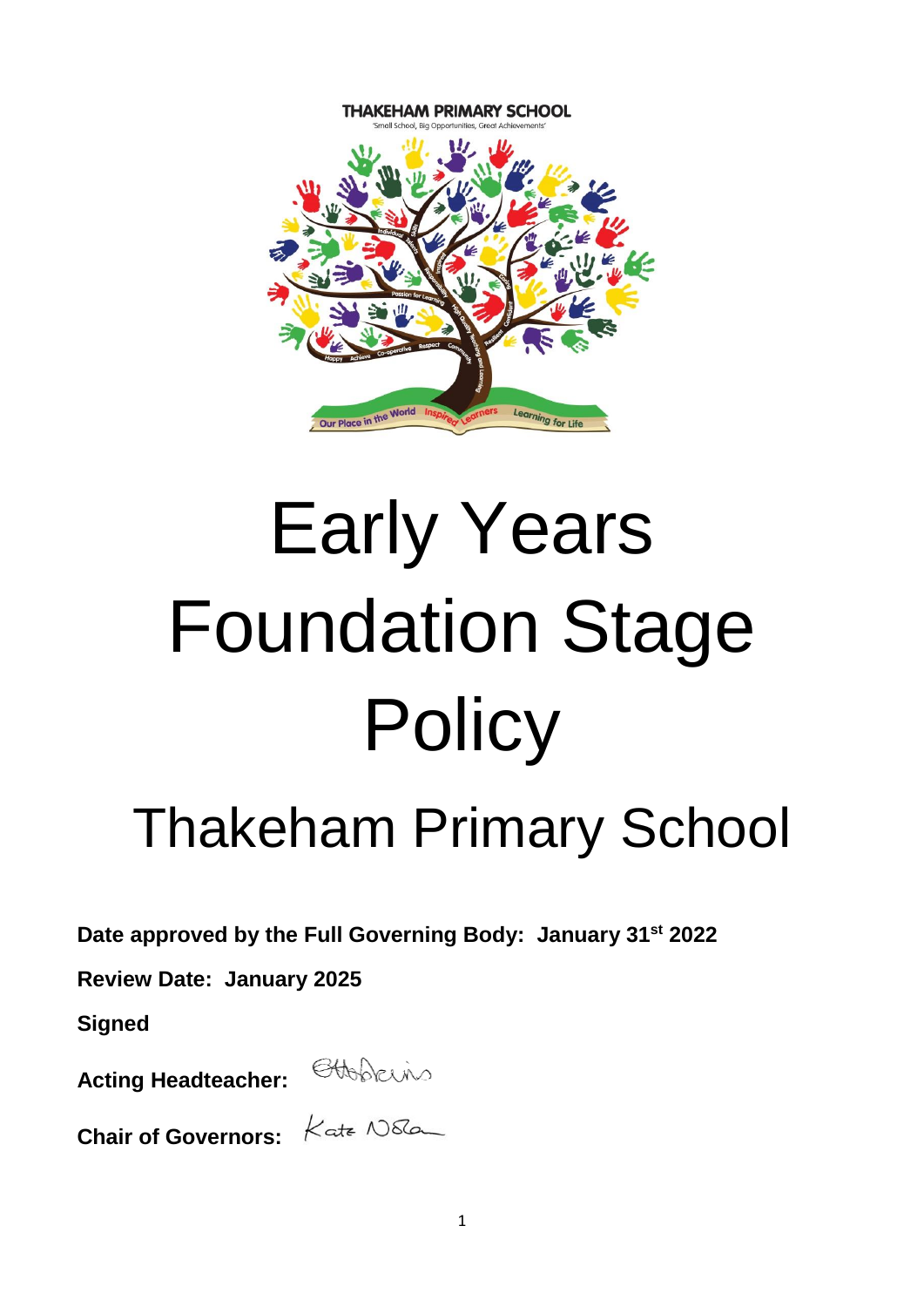Within this document, the term Early Years Foundation Stage is used to describe children who are in Reception (currently Acorn class).

'Every child deserves the best possible start in life and the support that enables them to fulfil their potential. Children develop quickly in the early years and a child's experiences between birth and age five have a major impact on their future life chances.'

Statutory Framework for the Early Years Foundation Stage

#### **Our School Vision and The Statutory Framework for EYFS**

At Thakeham Primary School we follow the Statutory Framework of the EYFS. Our School Vision encapsulates many of the key elements of this framework:

**"High quality learning and teaching** are at the heart of our school. We nurture and celebrate each child's **individual talents and skills** to enable them to be **happy**, **confident** and **resilient** individuals with a **passion for learning**, **inspired** to **achieve** their very best. Through encouraging a strong sense of **respect** and **responsibility**, both within our local **community** and the wider world, we support our children to be **co-operative, caring** citizens for the future."

### **The Statutory Framework for EYFS**

There are four guiding principles that guide practice within Early Years settings:

- Every child is a unique child, who is constantly learning and can be resilient, capable, confident and self-assured
- Children learn to be strong and independent through positive relationships
- Children learn and develop well in enabling environments, in which their experiences respond to their individual needs and there is a strong partnership between practitioners and parents and/or carers
- Children develop and learn in different ways and at different rates

#### **Principles into practice**

As part of our practice we:

- provide an engaging and balanced curriculum, based on the EYFS, across the seven areas of learning, using play as the motivation for learning (see Early Years Foundation Stage Curriculum section)
- promote equality of opportunity and anti-discriminatory practice. We provide early intervention for those children who require additional support
- develop good relationships with individual children
- work in partnership with parents and with the wider community
- plan challenging learning experiences, based on the individual child, informed by observation and assessment
- provide opportunities for children to engage in activities that are adult-initiated and childinitiated, supported by the adult
- provide a secure, safe and stimulating learning environment indoors and out

# **Foundation Stage Curriculum**

We follow the Early Years Statutory Framework (September 2021). From this document we plan an exciting and challenging curriculum based on our observation of children's needs, interests, and stages of development across the seven areas of learning to enable the children to achieve and exceed the early learning goals. The facilities, space and resources further support us in planning inspiring learning opportunities to meet the needs and interests of our pupils.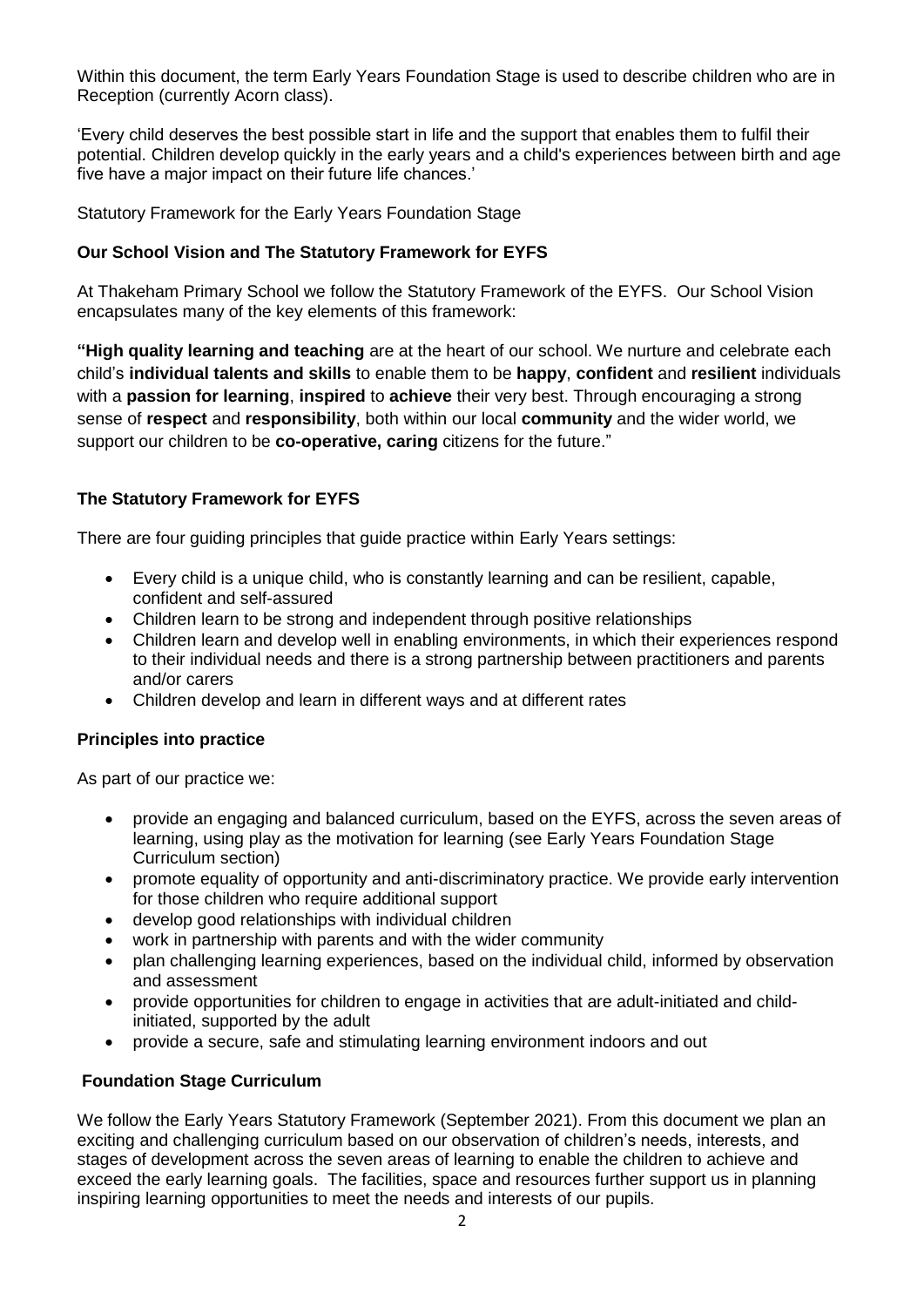There are seven areas of learning and development that are important and inter-connected.

Three areas are particularly crucial for igniting children's curiosity and enthusiasm for learning, and for building their capacity to learn, form relationships and make good progress.

These three areas are the **prime areas**:

- Communication and Language
- Physical Development
- Personal, Social and Emotional Development

Children are also supported through the four **specific areas**, through which the three prime areas are strengthened and applied.

The specific areas are:

- Literacy
- Mathematics
- Understanding the World
- Expressive Arts and Design

Children are provided with a range of rich, meaningful first-hand experiences in which they actively explore and think creatively. We aim for children to develop confidence, positive attitudes towards learning, good communication skills and physical development.

We write long term and medium term plans using the EYFS based on a series of topics and children's interests, each of which offers experiences in all seven areas. Please see our Curriculum Overview and Long/Medium Term Plans for more details. Underpinning all of our Curriculum Plans are 3 Curriculum Drivers that permeate our topics:

- My Place In the World
- Inspired Learners
- Learning for Life

Our short-term weekly planning is informed by our Curriculum Overview/Long Term Plans alongside our observations, which remain flexible for unplanned circumstances or children's responses.

Children have whole class and small group times, which increase as they progress through the EYFS. There are times for a daily phonics session using 'Read Write Inc.', teaching aspects of Mathematics and Literacy, including shared reading and writing.

The curriculum is still delivered using a play-based approach as outlined by the EYFS:

Practitioners carefully organise enabling environments for high-quality play. Sometimes, they make time and space available for children to invent their own play. Sometimes, they join in to sensitively support and extend children's learning.

[https://assets.publishing.service.gov.uk/government/uploads/system/uploads/attachment\\_data/file/91](https://assets.publishing.service.gov.uk/government/uploads/system/uploads/attachment_data/file/914443/Development_Matters_-_Non-statutory_curriculum_guidance_for_the_early_years_foundation_stage__1_.pdf) 4443/Development\_Matters - Non-

statutory curriculum quidance for the early years foundation stage 1 .pdf

We plan a balance between children having time and space to engage in their own child-initiated activities and those that are planned by the adults. During children's play, early years practitioners interact and skilfully intervene to stretch and challenge children further.

In planning and guiding children's activities, we reflect as practitioners on the different ways that children learn and consider these in our practice.

Our site enables us to create a wide range of stimulating environments with many opportunities to play and learn both inside and out.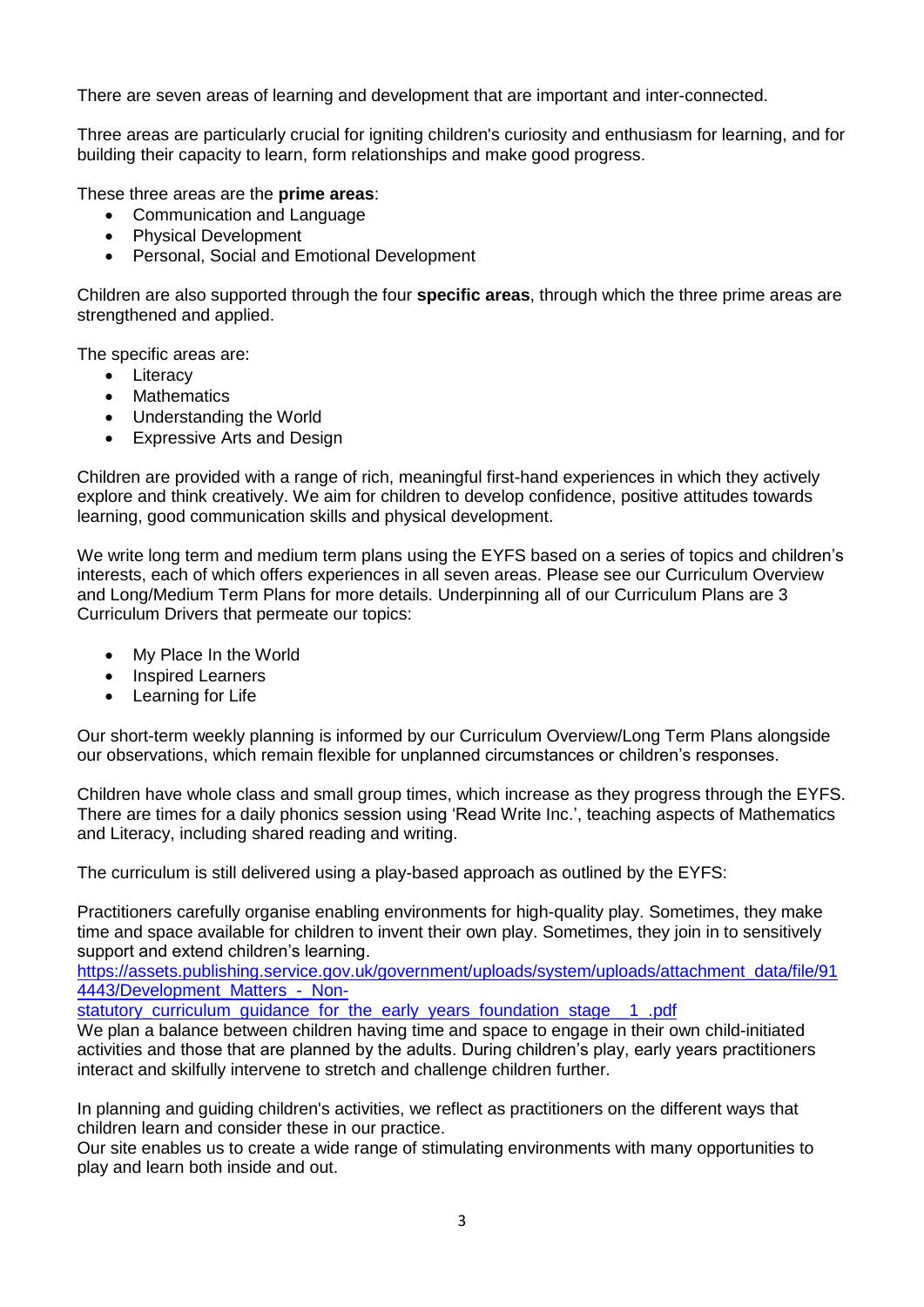### **Observation and Assessment**

Alongside the previous setting's assessment of each pupil, we carry out the statutory Baseline assessment in the first 4 weeks of Reception Class as well as our own baseline assessments. Assessments are made of children through play, observations and short tasks. As part of our daily practice we observe and assess children's development and learning to inform our future plans. EYFS staff keep an overview of children's interests, strengths and areas to be developed. We record our observations in both learning journals and online using 'Tapestry.' These observations are shared with children and parents at regular intervals. The observations inform staff of the next steps in the child's development. The next steps are updated and reviewed as needed.

We track pupil progress and attainment at 5 key points throughout the year (in line with descriptors) ) as part of our termly Pupil Progress meetings. This also provides an opportunity to identify appropriate support/next steps/enrichment to enable each child to fulfil their potential. We use government guidance as indicators of 'expected progress,' evidence of this will be seen in the online learning journals (Tapestry). Where attainment on entry is below age related expectation, we aim wherever possible for accelerated progress from the child's Baseline to try to diminish the gap between their learning and development and that expected for their age.

In the final term of the year the EYFS Profile is completed for each child. The Profile provides parents and teachers with a well-rounded picture of a child's knowledge, understanding and abilities, their progress against expected levels, and their readiness for Year 1. Each child's level of development must be assessed against the Early Learning Goals (ELG). Teachers must indicate whether children are emerging within the early learning goals or meeting expected levels of development

We provide a written summary to parents, reporting their progress against the ELG / Profile. We then allow opportunities for the parents to discuss these judgements with the teacher.

A child is deemed to have attained a 'Good Level of Development' (GLD) if they have achieved expected

- the ELGs in the prime areas of learning (personal, social and emotional development; physical development; and communication and language) and;
- the ELGs in the specific areas of mathematics and literacy.

We encourage and welcome parent/carers to share their observations of their child's progress at home and use this evidence alongside staff observations, judgements and assessments.

# **Parents as Partners and the Wider Community**

#### **Parents as Partners**

We recognise that parents are children's first and most enduring educators and we value the contribution they make. We recognise the role that parents play in educating their children. Due to Covid 19 restrictions with parents coming into school, we are encouraging further support and parental engagement through Tapestry in addition to:

- Talking to parents about their child before they start in our school.
- Inviting all parents to an induction meeting (telephone call) before their child starts school.
- Having good links with the local pre-schools that feed the intake into our Reception classes.
- A transition programme for both children and parents.
- The children having the opportunity to spend time with their keyworker / teacher and new learning environment before starting school.
- Sharing the children's learning and interests with parents and valuing the parents' 'voice'.
- Sharing and valuing the children's work and interests from out of school through class time and Celebration Assemblies.
- Offering parents regular opportunities to talk about their child's progress and complete a 'Wow certificate'.